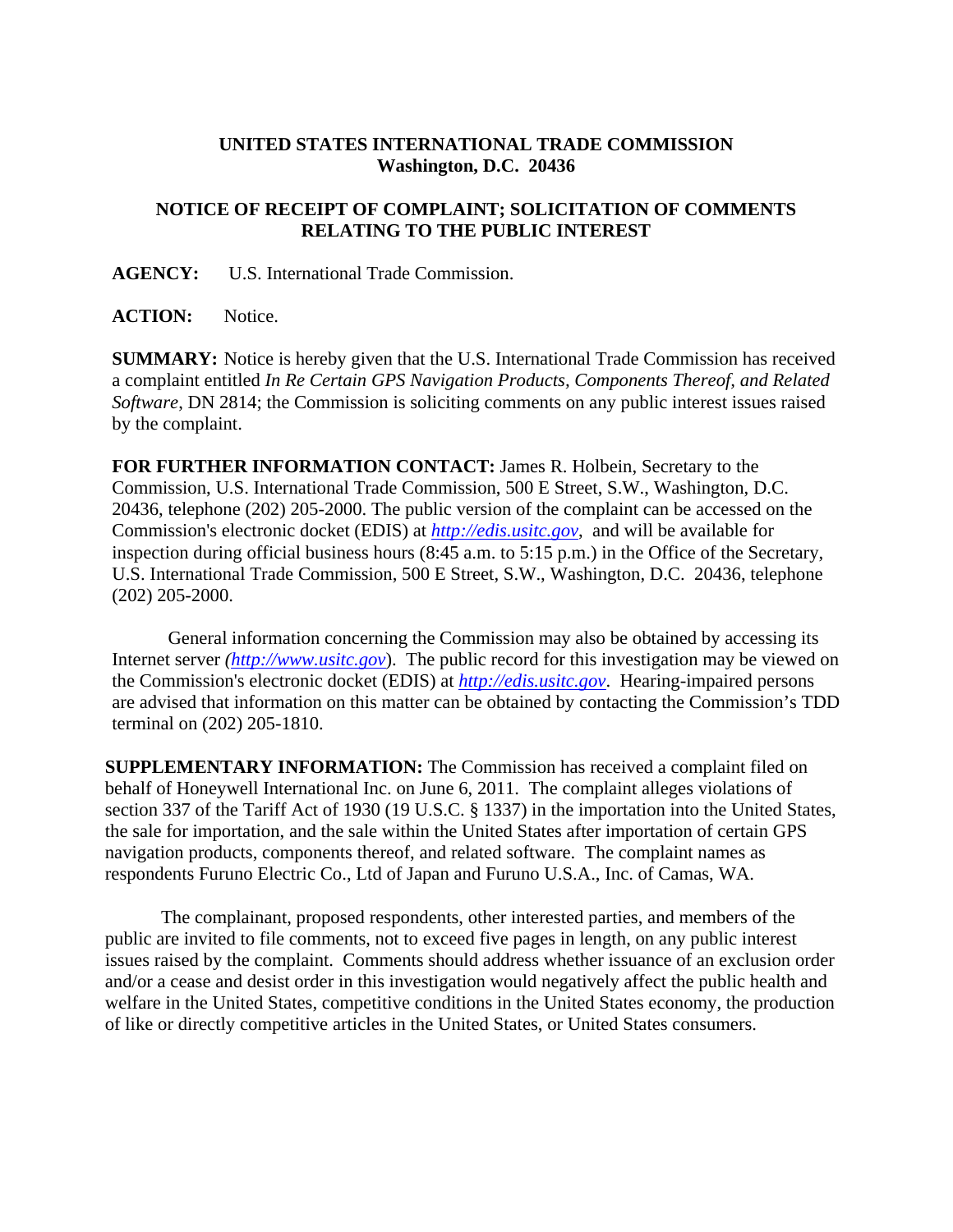In particular, the Commission is interested in comments that:

- (i) explain how the articles potentially subject to the orders are used in the United States;
- (ii) identify any public health, safety, or welfare concerns in the United States relating to the potential orders;
- (iii) indicate the extent to which like or directly competitive articles are produced in the United States or are otherwise available in the United States, with respect to the articles potentially subject to the orders; and
- (iv) indicate whether Complainant, Complainant's licensees, and/or third party suppliers have the capacity to replace the volume of articles potentially subject to an exclusion order and a cease and desist order within a commercially reasonable time.

 Written submissions must be filed no later than by close of business, five business days after the date of publication of this notice in the *Federal Register*. There will be further opportunities for comment on the public interest after the issuance of any final initial determination in this investigation.

 Persons filing written submissions must file the original document and 12 true copies thereof on or before the deadlines stated above with the Office of the Secretary. Submissions should refer to the docket number ("Docket No. 2814") in a prominent place on the cover page and/or the first page. The Commission's rules authorize filing submissions with the Secretary by facsimile or electronic means only to the extent permitted by section 201.8 of the rules (see Handbook for Electronic Filing Procedures,

http://www.usitc.gov/secretary/fed\_reg\_notices/rules/documents/handbook\_on\_electronic\_filing. pdf ). Persons with questions regarding electronic filing should contact the Secretary (202-205- 2000).

Any person desiring to submit a document to the Commission in confidence must request confidential treatment. All such requests should be directed to the Secretary to the Commission and must include a full statement of the reasons why the Commission should grant such treatment. *See* 19 C.F.R. § 201.6. Documents for which confidential treatment by the Commission is properly sought will be treated accordingly. All nonconfidential written submissions will be available for public inspection at the Office of the Secretary.